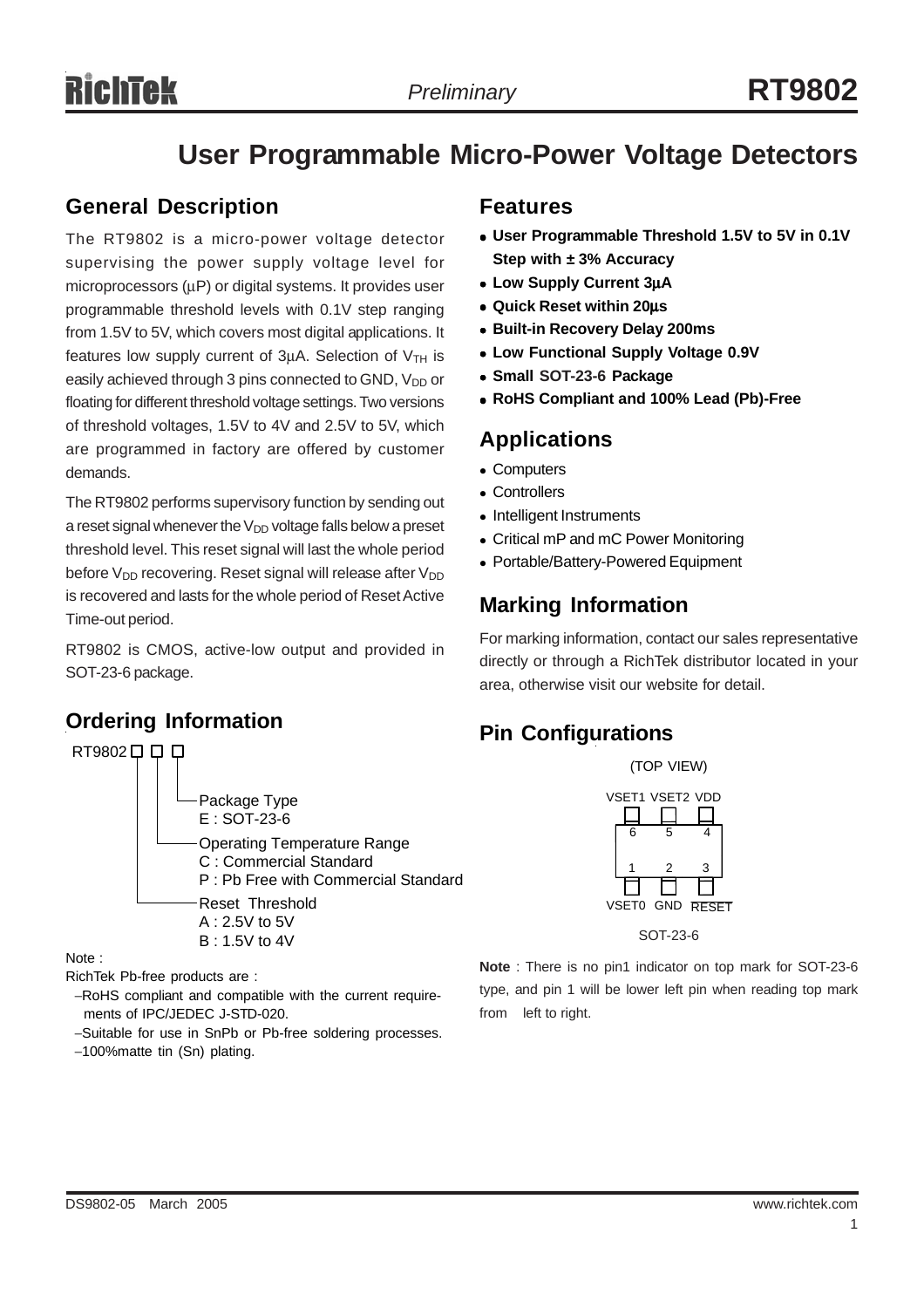## **Typical Application Circuit**



RT9802B  $V<sub>TH</sub> = 2.5V$  in this example

## **Functional Pin Description**

| <b>Pin Name</b>   | <b>Pin Function</b>                |  |  |
|-------------------|------------------------------------|--|--|
| <b>VSET0</b>      | Threshold Voltage Selection Pin 1  |  |  |
| GND               | Ground Pin                         |  |  |
| <b>RESET</b>      | Reset Pulse Output, Negative Pulse |  |  |
| VDD               | Power Pin                          |  |  |
| VSET <sub>1</sub> | Threshold Voltage Selection Pin 2  |  |  |
| VSET2             | Threshold Voltage Selection Pin 3  |  |  |

### **Function Block Diagram**

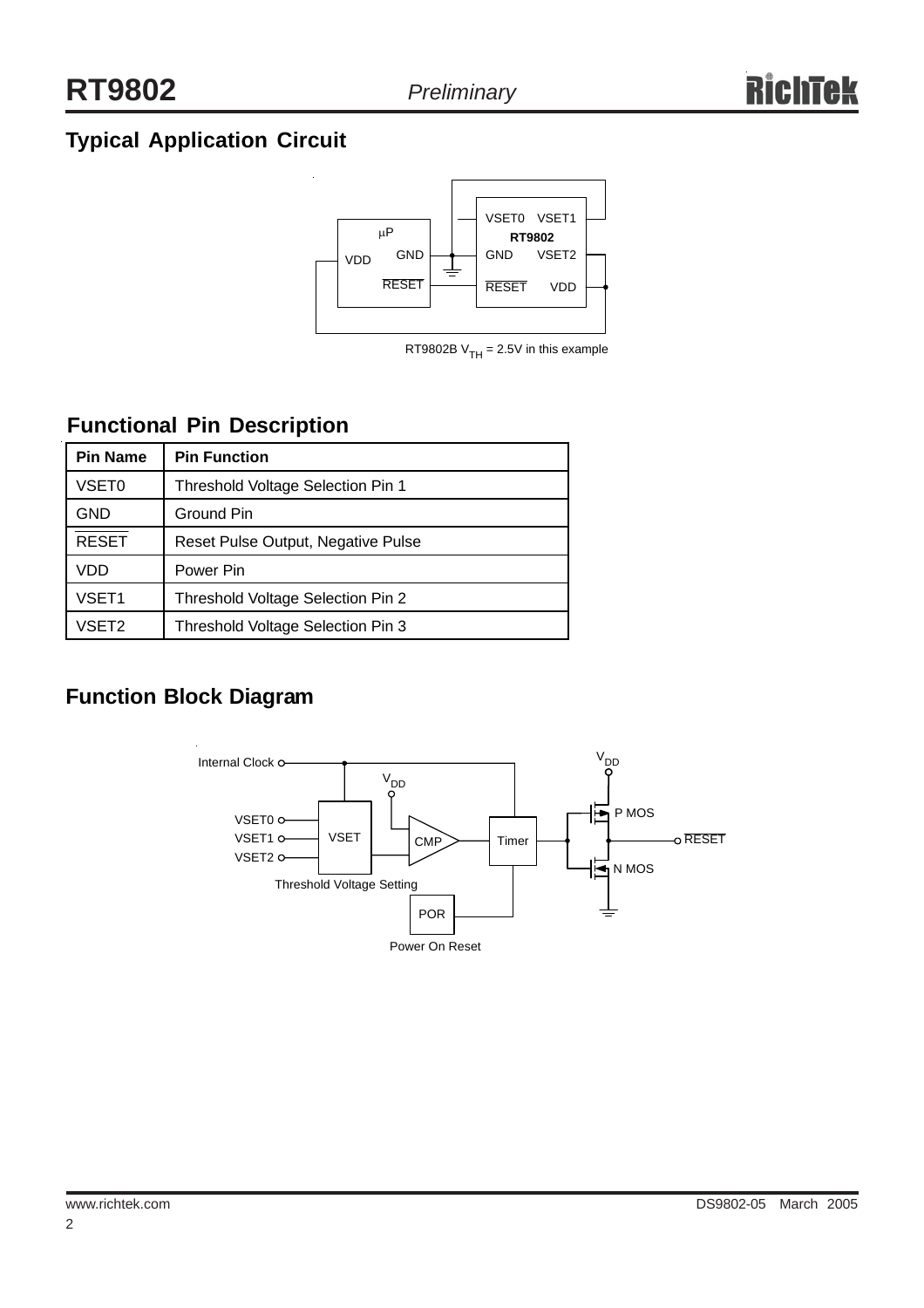## **Absolute Maximum Ratings**

| • Terminal Voltage (with Respect to GND)                  |  |
|-----------------------------------------------------------|--|
|                                                           |  |
|                                                           |  |
|                                                           |  |
| • Continuous Power Dissipation, $P_D @ T_A = 25^{\circ}C$ |  |
|                                                           |  |
|                                                           |  |
|                                                           |  |
| • Package Thermal Resistance                              |  |
|                                                           |  |
|                                                           |  |

#### **Electrical Characteristics**

 $(V_{DD} = 3.0,$  unless specified)

| <b>Parameter</b>                        | Symbol          | <b>Test Conditions</b>                                                               | Min           | <b>Typ</b>          | <b>Max</b> | <b>Units</b> |  |
|-----------------------------------------|-----------------|--------------------------------------------------------------------------------------|---------------|---------------------|------------|--------------|--|
| Operating VDD (V <sub>OUT</sub> ) Range | V <sub>DD</sub> |                                                                                      | 0.9           |                     | 6          | V            |  |
| <b>Supply Current</b>                   | l <sub>DD</sub> | $V_{DD} = 1.5V \sim 3.5V$ , $I_{OUT} = 0$<br>$V_{DD} = 3.5V \sim 5V$ , $I_{OUT} = 0$ | --            |                     | 3          | μA           |  |
|                                         |                 |                                                                                      |               |                     | 3.3        |              |  |
| <b>Reset Threshold</b>                  | V <sub>TH</sub> | $T_A = 27$ °C                                                                        | --            | Note1               | --         | V            |  |
| <b>Threshold Voltage Accuracy</b>       | $\Delta V$ TH   | $T_A = 27$ °C                                                                        | --            |                     | 3          | $\%$         |  |
| V <sub>CC</sub> Drop to Reset Delay     | t <sub>RD</sub> | $Drop = -125mV$                                                                      | --            |                     | 20         | $\mu$ S      |  |
| Reset Active Time Out Period            | <sup>t</sup> RP | $V_{DD} \geq 1.02 \times V_{TH}$ , Programmable                                      | $\sim$ $\sim$ | 200                 |            | ms           |  |
| <b>VSET Pin Input Threshold</b>         | $V_{IL}$        | $T_A = 27$ °C                                                                        | --            | 0.2V <sub>DD</sub>  |            | $\vee$       |  |
|                                         | V <sub>IH</sub> | $T_A = 27$ °C                                                                        | --            | 0.85V <sub>DD</sub> | --         |              |  |
| <b>RESET Output Voltage</b>             | VOL             | $V_{DD}$ < $V_{TH}$ , $I_{SINK}$ = 3.5mA                                             |               | 0.4                 |            | V            |  |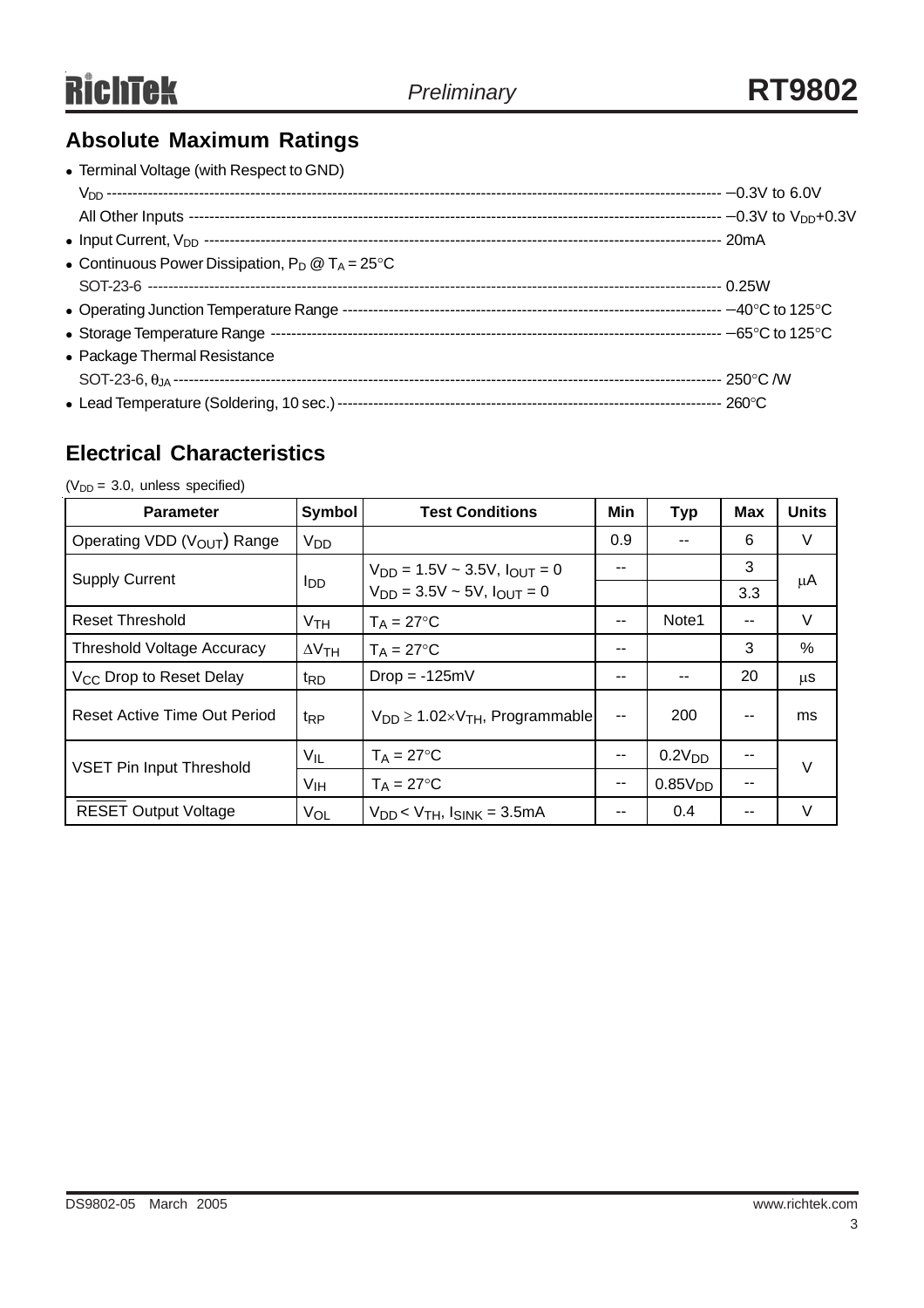| RT9802A        | RT9802B        | VSET0 input           | VSET1 input           | VSET2 input           |  |
|----------------|----------------|-----------------------|-----------------------|-----------------------|--|
| 5              | $\overline{4}$ | V <sub>DD</sub>       | V <sub>DD</sub>       | V <sub>DD</sub>       |  |
| 4.9            | 3.9            | V <sub>DD</sub>       | V <sub>DD</sub>       | floating              |  |
| 4.8            | 3.8            | <b>V<sub>DD</sub></b> | V <sub>DD</sub>       | <b>GND</b>            |  |
| 4.7            | 3.7            | $V_{DD}$              | floating              | <b>V<sub>DD</sub></b> |  |
| 4.6            | 3.6            | V <sub>DD</sub>       | floating              | floating              |  |
| 4.5            | 3.5            | <b>V<sub>DD</sub></b> | floating              | <b>GND</b>            |  |
| 4.4            | 3.4            | V <sub>DD</sub>       | <b>GND</b>            | V <sub>DD</sub>       |  |
| 4.3            | 3.3            | <b>V<sub>DD</sub></b> | GND                   | floating              |  |
| 4.2            | 3.2            | V <sub>DD</sub>       | <b>GND</b>            | <b>GND</b>            |  |
| 4.1            | 3.1            | floating              | <b>V<sub>DD</sub></b> | V <sub>DD</sub>       |  |
| $\overline{4}$ | 3              | floating              | V <sub>DD</sub>       | floating              |  |
| 3.9            | 2.9            | floating              | V <sub>DD</sub>       | <b>GND</b>            |  |
| 3.8            | 2.8            | floating              | floating              | V <sub>DD</sub>       |  |
| 3.7            | 2.7            | floating              | floating              | floating              |  |
| 3.6            | 2.6            | floating              | floating              | <b>GND</b>            |  |
| 3.5            | 2.5            | floating              | <b>GND</b>            | V <sub>DD</sub>       |  |
| 3.4            | 2.4            | floating              | <b>GND</b>            | floating              |  |
| 3.3            | 2.3            | floating              | <b>GND</b>            | GND                   |  |
| 3.2            | 2.2            | <b>GND</b>            | V <sub>DD</sub>       | V <sub>DD</sub>       |  |
| 3.1            | 2.1            | <b>GND</b>            | <b>V<sub>DD</sub></b> | floating              |  |
| 3              | $\overline{2}$ | <b>GND</b>            | V <sub>DD</sub>       | <b>GND</b>            |  |
| 2.9            | 1.9            | <b>GND</b>            | floating              | <b>V<sub>DD</sub></b> |  |
| 2.8            | 1.8            | <b>GND</b>            | floating              | floating              |  |
| 2.7            | 1.7            | <b>GND</b>            | floating              | <b>GND</b>            |  |
| 2.6            | 1.6            | <b>GND</b>            | <b>GND</b>            | <b>V<sub>DD</sub></b> |  |
| 2.5            | 1.5            | <b>GND</b>            | <b>GND</b>            | floating              |  |

Note 1: Pin Conditions for Programmable Threshold Voltage Setting

 $V_{DD}$ : bond to  $V_{DD}$ ; 0: bond to GND; f: no bonding